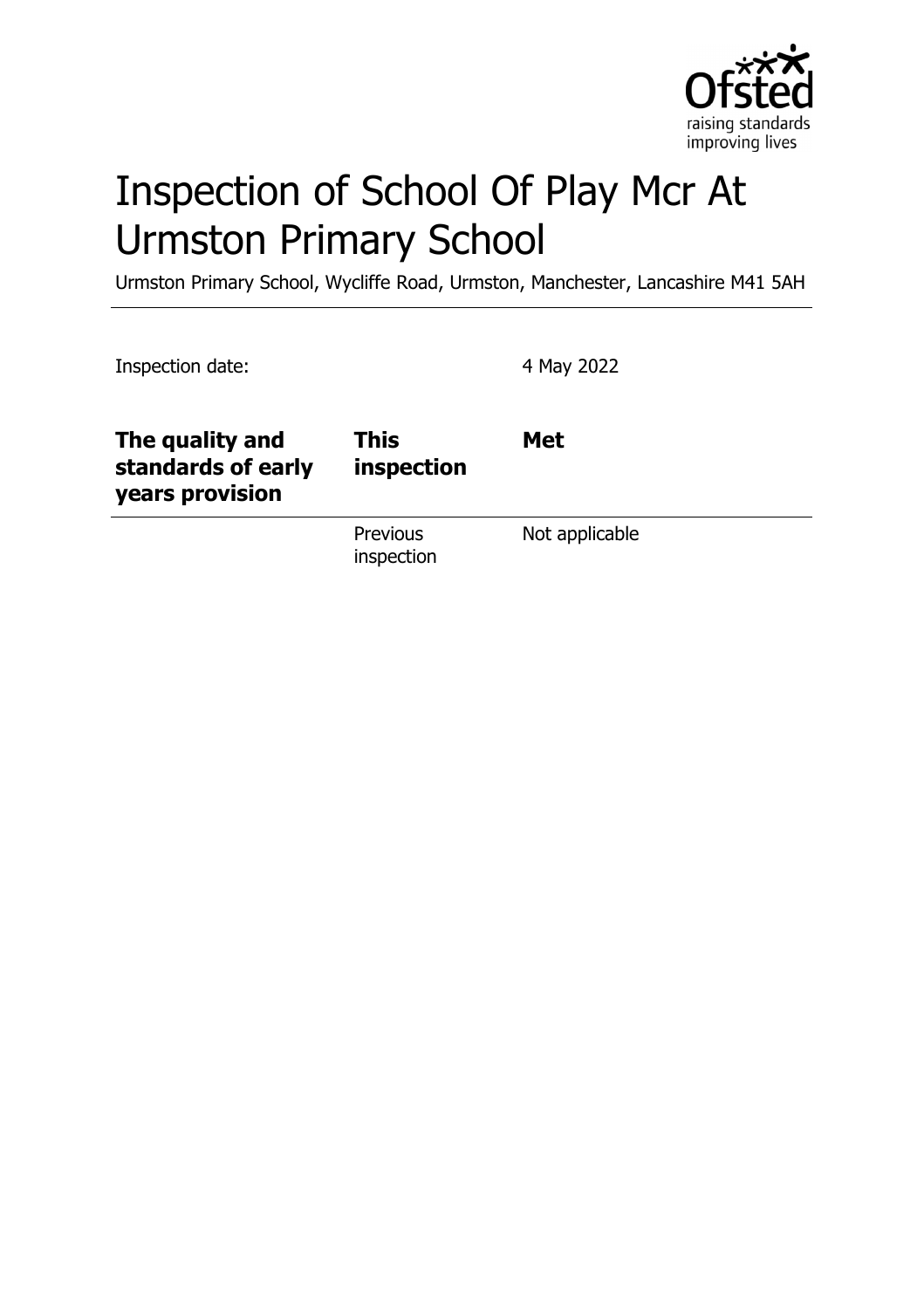

## **What is it like to attend this early years setting?**

#### **This provision meets requirements**

Children thoroughly enjoy the time they spend in this friendly and lively club. They clearly look forward to attending and excitedly seek out their friends to share their experiences with. Children are happy and engaged. They demonstrate a strong sense of belonging as they confidently put away their coats and bags on arrival and follow the club routines.

Staff act as positive role models for the children and have high expectations of them. They display warmth and empathy towards the children and have a positive approach. This contributes to children's engagement and enjoyment levels. Staff gather detailed information about children's likes and dislikes to assist children to settle quickly into club. Leaders ensure that there are consistent staff to support and maximise young children's emotional well-being. Young children behave well for their age and play cooperatively, sharing and taking turns.

The manager and her staff team understand the potential impact that the COVID-19 pandemic has had on children. Subsequently, they have prioritised helping children to build their confidence in social situations and establish friendship groups. Children continuously demonstrate through their positive and happy engagement, that they feel safe and secure.

#### **What does the early years setting do well and what does it need to do better?**

- Staff provide a very good range of resources and activities which allows children to make independent choices in their play. Staff engage enthusiastically with children and are playful in their approach. They ask questions about what children are doing and listen attentively to their ideas and suggestions. This helps children to develop a very strong sense of belonging, knowing that their ideas and opinions are valued.
- $\blacksquare$  Children enjoy looking at books. They make themselves comfy in the corner, resting on bean bags as they share their favourite stories with the staff. Staff play guessing games with children as they share clues from a book about dinosaurs. Children excitedly try and guess what type of dinosaur the member of staff is describing. They develop good listening and attention skills as they listen carefully to the information given.
- $\blacksquare$  Children learn about the importance of being healthy. They engage in outdoor, energetic play on a daily basis, regardless of the weather. Children are provided with healthy snacks that include an array of fresh fruit and vegetables. Snack is a sociable occasion, where staff and children chat together. Snack time routines could be further refined to encourage children to develop their independence skills.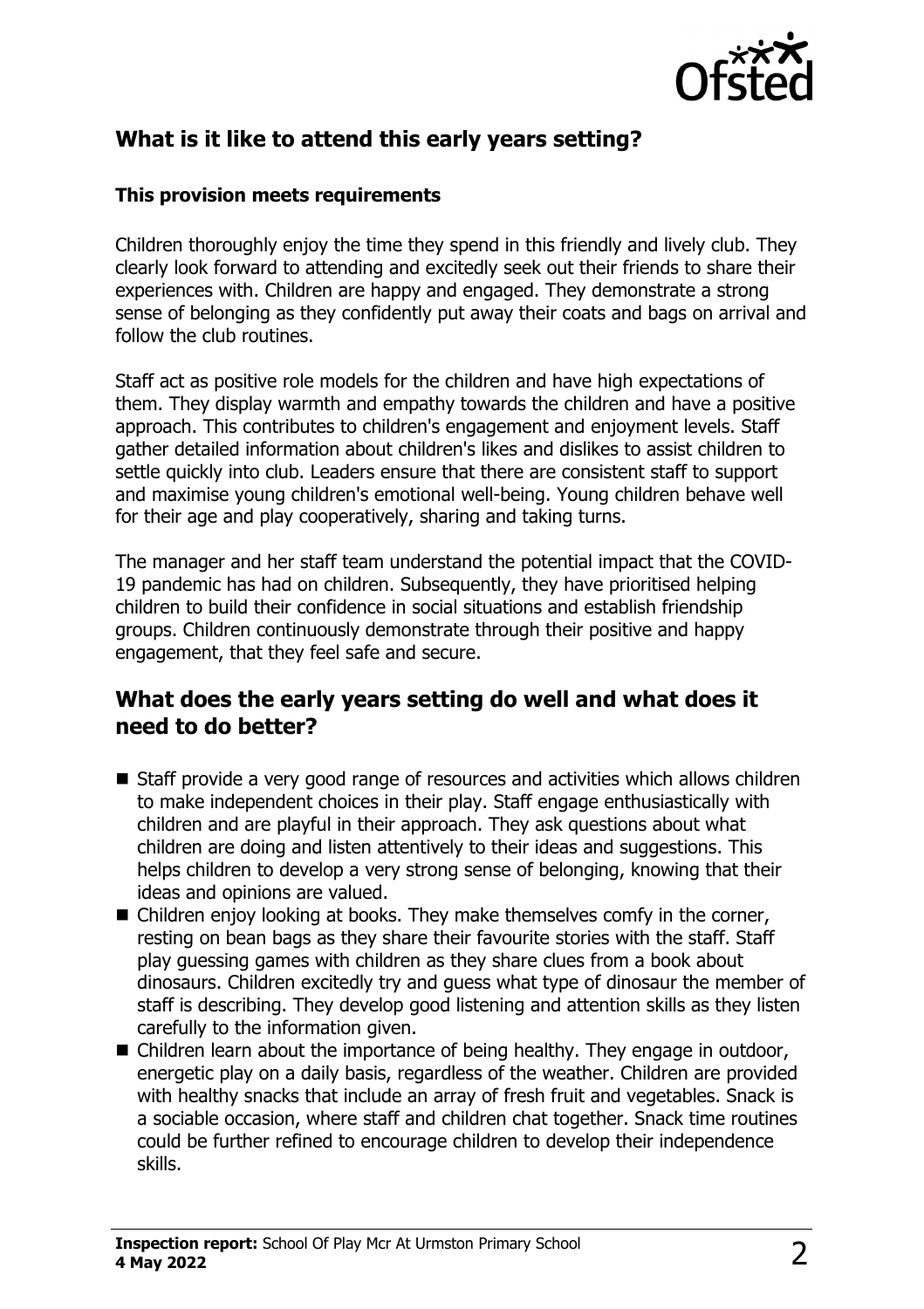

- $\blacksquare$  The club has very robust relationships with the on-site school. They communicate regularly to ensure that all children are supported effectively. Behaviour management strategies echo those implemented in school. This means that children receive clear and consistent reminders about what is expected of them and supports them to recognise right from wrong.
- Staff have developed an exciting initiative called 'Parker Pig'. This innovative strategy helps children to learn essential life skills as they collect 'parker pennies' that are rewarded to them for good behaviour and for being kind. Children learn important skills for the future as they save and then exchange their pennies for rewards. This strategy also acts as a tool for positive behaviour as children strive to earn as many pennies as they can. Furthermore, children take responsibility in deciding how many pennies rewards are worth. This supports children to develop skills in negotiation and promotes a sense of ownership in their club.
- $\blacksquare$  Staff thoroughly enjoy working at the club and feel well supported by leaders. Staff work well together and there is a real sense of team work, dedication and passion in what they do. Staff engage in regular training opportunities and are encouraged to continually reflect on their practice and offer their contributions to the development of the club.
- $\blacksquare$  Parents appreciate the efforts of the warm and friendly staff team. They feel well informed about club activities and what their children have enjoyed through daily discussions and frequent social media posts.

## **Safeguarding**

The arrangements for safeguarding are effective.

The provider ensures that all staff attend relevant training to enable them to swiftly identify when a child may be at risk. The designated lead for safeguarding has attended detailed training to help them to support the staff team and the families that attend. Staff confidently describe the procedure they would follow if they had concerns about a child or the conduct of a colleague. Staff use radios to communicate and to assist with staff deployment. Throughout the sessions staff complete continuous risk assessments to ensure that children are able to play in a safe environment.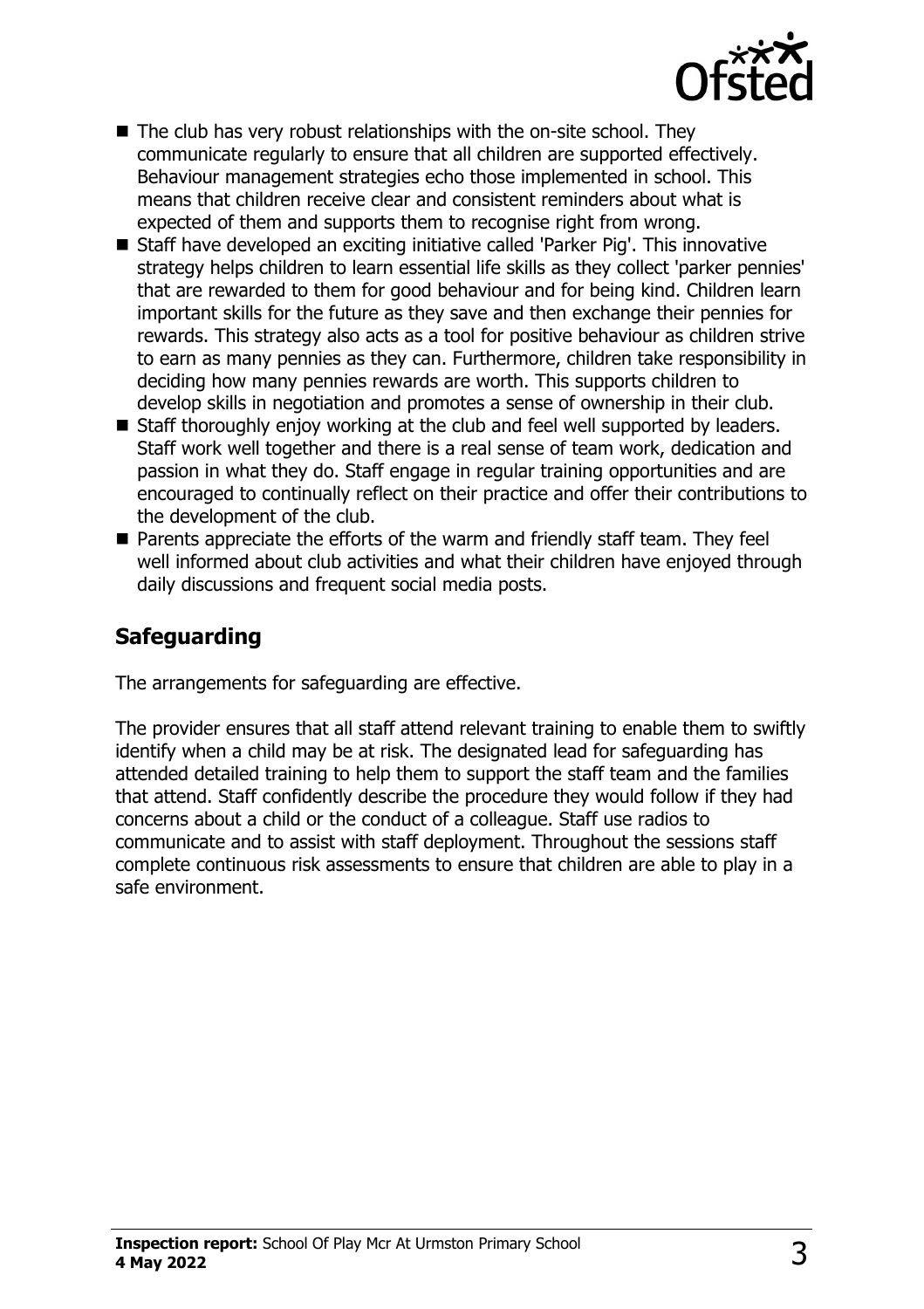

| <b>Setting details</b>                              |                                                                                      |
|-----------------------------------------------------|--------------------------------------------------------------------------------------|
| Unique reference number                             | 2559330                                                                              |
| <b>Local authority</b>                              | <b>Trafford</b>                                                                      |
| <b>Inspection number</b>                            | 10209837                                                                             |
| <b>Type of provision</b>                            | Childcare on non-domestic premises                                                   |
| <b>Registers</b>                                    | Early Years Register, Compulsory Childcare<br>Register, Voluntary Childcare Register |
| Day care type                                       | Out-of-school day care                                                               |
| Age range of children at time of<br>inspection      | 3 to 11                                                                              |
| <b>Total number of places</b>                       | 65                                                                                   |
| Number of children on roll                          | 75                                                                                   |
| Name of registered person                           | School Of Play Mcr Ltd                                                               |
| <b>Registered person unique</b><br>reference number | 2559329                                                                              |
| <b>Telephone number</b>                             | 0161 748 4362                                                                        |
| Date of previous inspection                         | Not applicable                                                                       |

## **Information about this early years setting**

School of Play at Urmston Primary School registered in 2019. The club operates from 7.15am until 9am and from 3.30pm until 6pm, Monday to Friday, term time only. The holiday club runs 8am until 6pm during all school holidays, with the exception of a week at Christmas. The club employs six staff to work directly with children. Of these, three staff hold appropriate qualifications.

## **Information about this inspection**

**Inspector** Karen Cox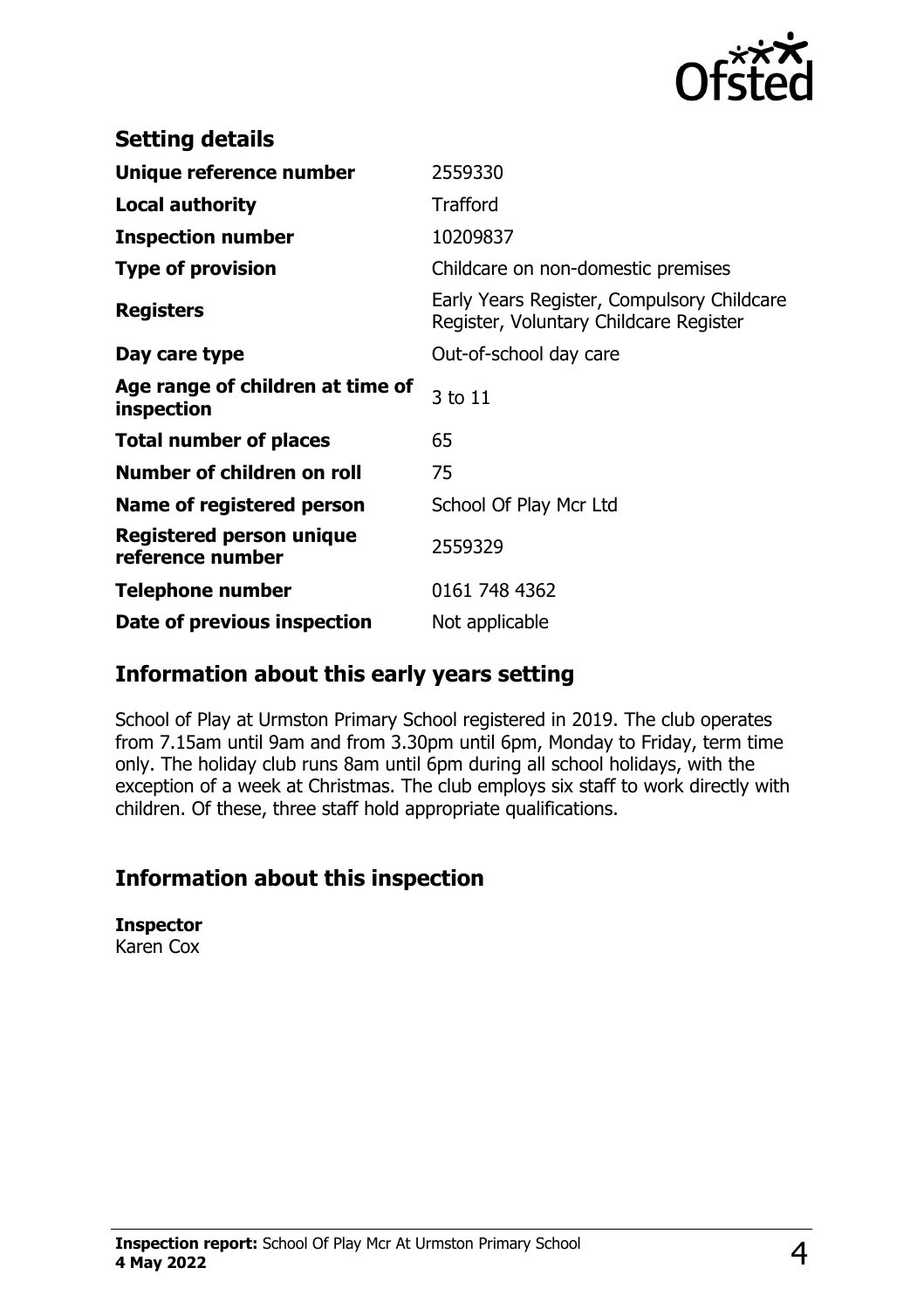

#### **Inspection activities**

- $\blacksquare$  This was the first routine inspection the provider received since the COVID-19 pandemic began. The inspector discussed the impact of the pandemic with the provider and has taken that into account in her evaluation of the provider.
- Discussions were held with parents, the provider, the manager and children at appropriate times throughout the inspection.
- $\blacksquare$  A tour was completed with the manager.
- $\blacksquare$  The manager and inspector completed a joint evaluation of an activity.
- $\blacksquare$  The inspector reviewed a variety of documents including, evidence of the suitability of staff, qualifications, first-aid certificates and policies and procedures.
- $\blacksquare$  The inspector observed interactions between the staff and children during activities.

We carried out this inspection under sections 49 and 50 of the Childcare Act 2006 on the quality and standards of provision that is registered on the Early Years Register. The registered person must ensure that this provision complies with the statutory framework for children's learning, development and care, known as the early years foundation stage.

If you are not happy with the inspection or the report, you can [complain to Ofsted](http://www.gov.uk/complain-ofsted-report).